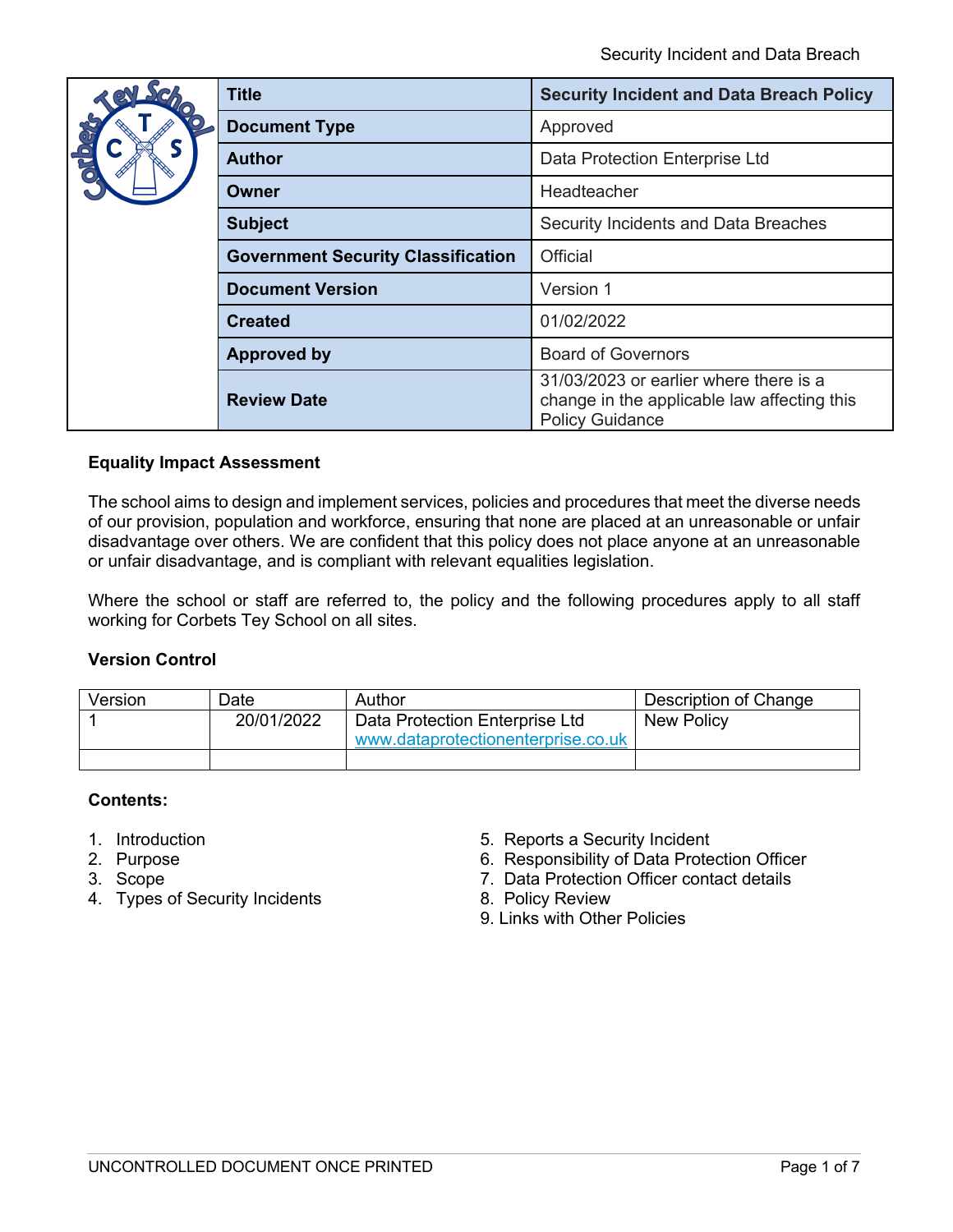## **1. Introduction**

Corbets Tey School ('the School') is responsible for the protection of individuals about the processing of personal data and is legally required under the UK General Data Protection Regulation (GDPR) and the Data Protection Act 2018 to comply with these requirements.

Every care must be taken to protect information and to avoid a security incident, especially where the result is a data breach when personal information is lost or disclosed inappropriately to an unauthorised person. In the unlikely event of such a security incident it is vital that appropriate action is taken to minimise any associated risk. The School will investigate all security incidents classified as 'serious' using a set plan and follow a Breach Management Plan in the event of a data breach.

Obligations and responsibilities under the UK General Data Protection Regulation are not optional; **they are mandatory**. There can be harsh penalties, up to €20 million or 4% of global turnover for the preceding year (whichever is the greater) in relation to breaches of rights and obligations and up to €10 million or 2% of global turnover for the preceding year (whichever is the greater) imposed for noncompliance regarding Control and Mitigation.

All individuals permitted to access personal data in line with their work must agree to comply with this policy and agree to undertake any relevant training that may be appropriate.

## **2. Purpose**

The purpose of this policy is to ensure a standardised management approach in the event of a serious security incident, including the handling of a data breach. Security incident management is the process of handling security incidents in a structured and controlled way ensuring they are dealt with:-

- speedily and efficiently
- consistently
- ensuring damage is kept to a minimum (i.e loss of equipment (laptop/memory stick) and/or loss of personal data)
- ensuring that the likelihood of recurrence is reduced by the implementation of appropriate measures.

#### **3. Scope**

This policy applies to all information held by the School falling within the scope of the UK General Data Protection Regulation and Data Protection Act 2018, in all formats including paper, electronic, audio, and visual. It applies to all staff and those working on behalf of the School who have access to the School's information.

This policy takes effect immediately and all staff should be made aware of security incident requirements. Any queries should be directed to the Data Protection Officer (contact details below).

## **4. Types of security incidents**

This policy addresses the reporting and handling of security incidents and data breaches.

A data security breach can happen for many reasons:

- Loss or theft of data or equipment on which data is stored i.e. IT equipment or information (laptops, mobiles, devices containing personal data e.g. memory sticks)
- Unauthorised disclosure containing personal information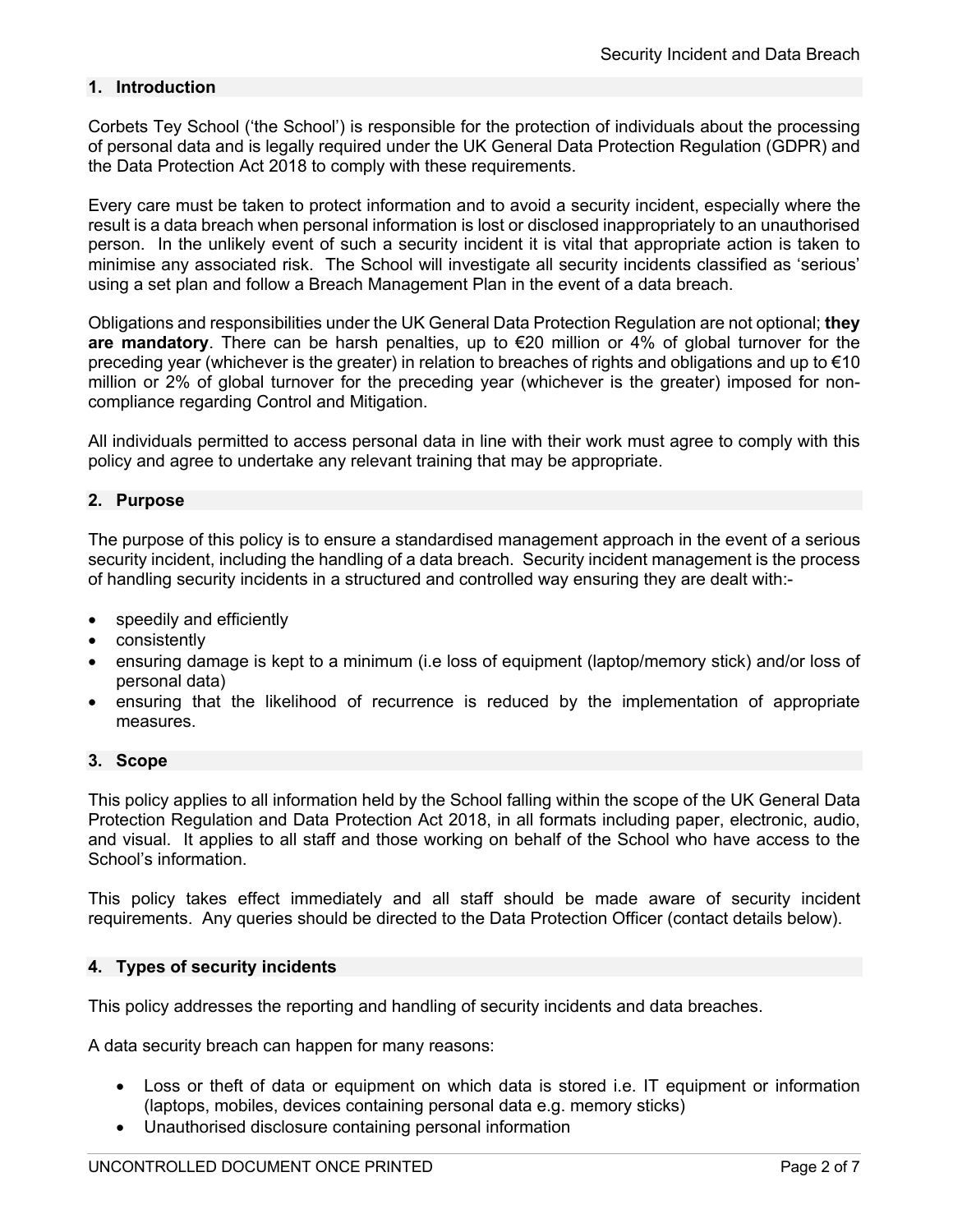- Inappropriate access controls allowing unauthorised use
- Breach of physical building access/security
- Human error e.g. personal information being left in an insecure location, using incorrect email or postal address, uploading personal information to a website
- Unforeseen circumstances such as fire or flood
- Hacking attack
- 'Blagging' offences where information is obtained by deception

#### **5. Reporting a security incident**

This section explains how to report a security incident including a data breach.

- **5.1** The person who discovered the security incident MUST report the security incident to the Data Protection Officer immediately by email and no later than 24 hours using the security incident form (appendix A). If this is not possible then a senior staff member should be informed. If the incident occurs or is discovered outside normal working hours this should be done as soon as practicable.
- **5.2** The Data Protection Officer will determine and lead on an investigation although others may be invited to assist depending on the severity of the security incident. Staff must not attempt to conduct their own investigations (other than reporting the incident).
- **5.3** The Headteacher is ultimately responsible for making any decisions on serious security and incident breaches.
- **5.4** Any decision to take disciplinary action will be in line with the School's disciplinary policy.
- **5.5** The security incident report will be concluded when all investigations are complete.

#### **6. Responsibility of Data Protection Officer**

#### **Breach Management Plan**

The Data Protection Officer will lead all data breach investigations and will follow the Information Commissioner's Office (ICO) suggested Breach Management Plan:-

- i. Containment and Recovery
- ii. Assessment of ongoing risk
- iii. Notification of Breach
- iv. Evaluation and Response

#### **I. Containment and Recovery**

Containment and recovery involves limiting the scope and impact of the data breach including, where necessary, damage limitation.

The Data Protection Officer will:

- Lead the investigation
- Establish who needs to be made aware of the breach and inform them of what they are expected to do to assist in the containment exercise. This could be isolating or closing a process, finding a lost piece of equipment, or simply changing access codes etc.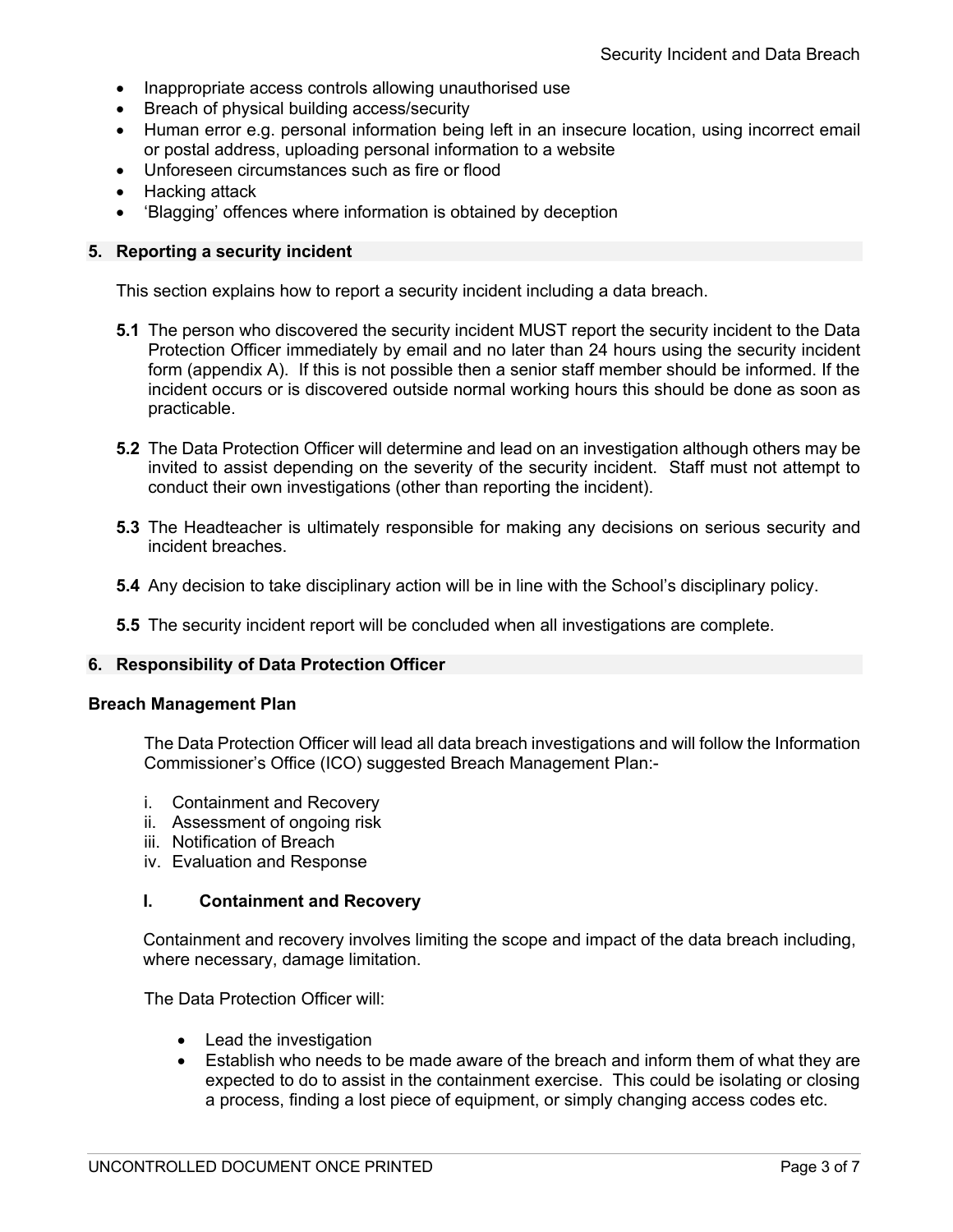- Establish if there is anything that can be done to recover any losses and limit the damage the breach can cause.
- Where appropriate inform the ICO within 24 72 hours and;
- Where appropriate inform the police

## **ii. Assessing the risks**

The next stage of the management plan is for the Data Protection Officer to assess the risks which may be associated with the breach considering the potential adverse consequences for individuals, how serious or substantial these are and how likely they are to happen.

In making this assessment the Data Protection Officer will assess:

- What type of data is involved
- How sensitive it is
- If data has been lost or stolen are there any protections in place such as encryption
- What has happened to the data
- What are the consequences if a third party has the data
- How many and who are the individuals' affected
- What harm can come to those individuals
- If there are wider consequences to consider such as a risk to public health or loss of public confidence

#### **iii. Notification**

The Data Protection Officer will decide whether the Information Commissioner's Office (ICO) or the data subjects should be notified of the breach and will inform the Headteacher. The ICO must be notified within 24 – 72 hours. This is the sole responsibility of the Data Protection Officer and staff **must not** make any notifications directly.

The ICO will need to be notified of a breach where it is likely to result in a risk to the rights and freedoms of individuals. If unaddressed such a breach is likely to have a significant detrimental effect on individuals, for example, result in discrimination, damage to reputation, financial loss, loss of confidentiality or any other significant economic or social disadvantage. This will be assessed on a case by case basis by the Data Protection Officer.

## **iv. Evaluation and Response**

The Data Protection Officer will:

- fully review both the causes of the breach and the effectiveness of the response to it
- keep a breach log
- report to the Headteacher
- implement an action plan to correct identified issues if required
- monitor staff awareness of security issues and look to fill any gaps through training

## **7. Data Protection Officer Contact Details**

Data Protection Enterprise Ltd Mobile: 07853091905 Email: dpo@corbetstey.havering.sch.uk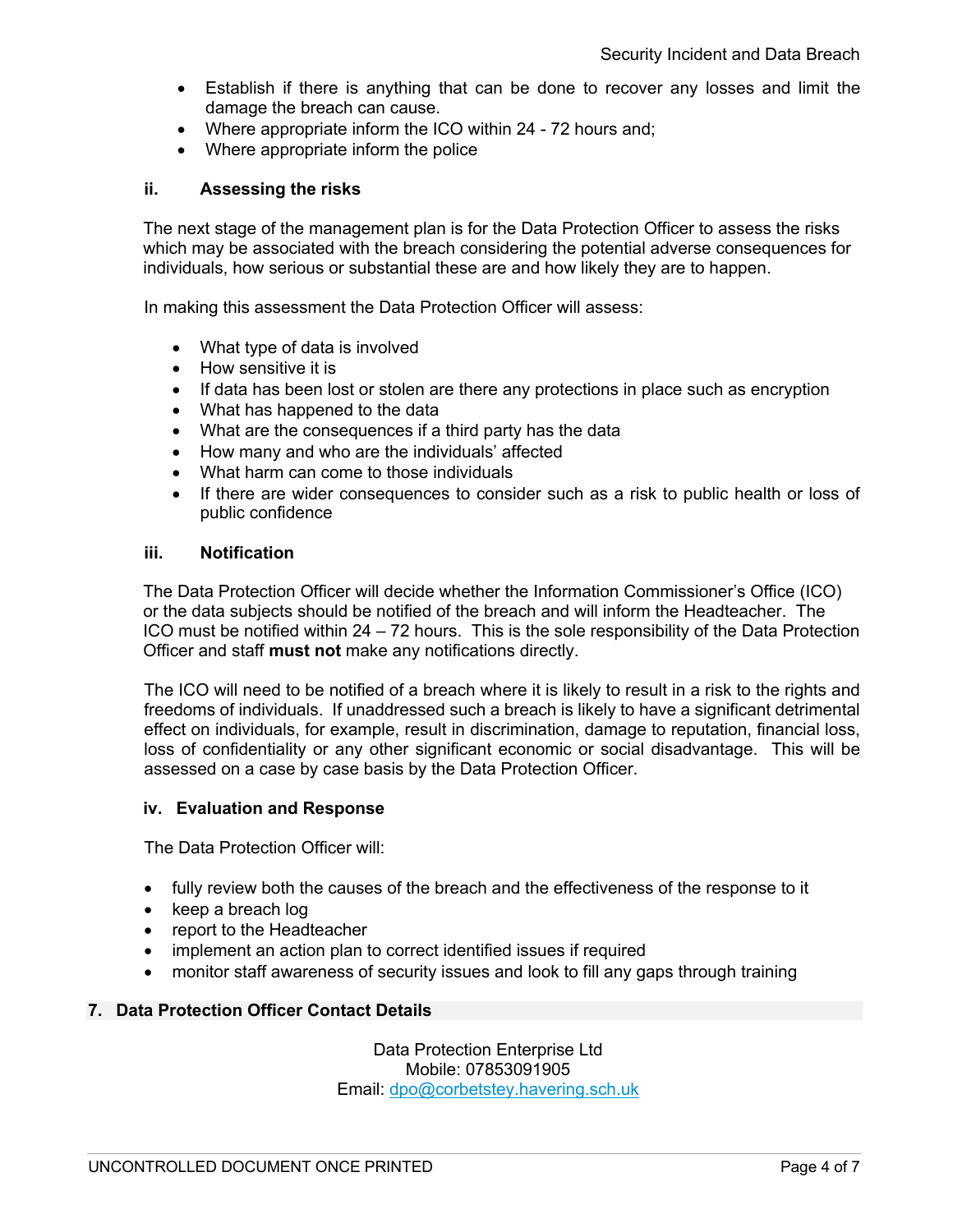# **8. Policy Review**

The DPO is responsible for monitoring and reviewing this policy. In addition, changes to legislation, national guidance, codes of practice or commissioner advice may trigger interim reviews.

## **9. Links with Other Policies**

This Security Incident Incident and Data Breach policy is linked to the School:

- Data Protection Policy
- Freedom of information Policy
- CCTV Policy
- Data Protection Impact Assessment Policy
- Acceptable Use Policy
- Information Security Policy
- Safeguarding policy
- UK GDPR Privacy Notices

The ICO also provides a free helpdesk that can be used by anyone and a website containing a large range of resources and guidance on all aspects of Information Law for use by organisations and the public. See www.ico.org.uk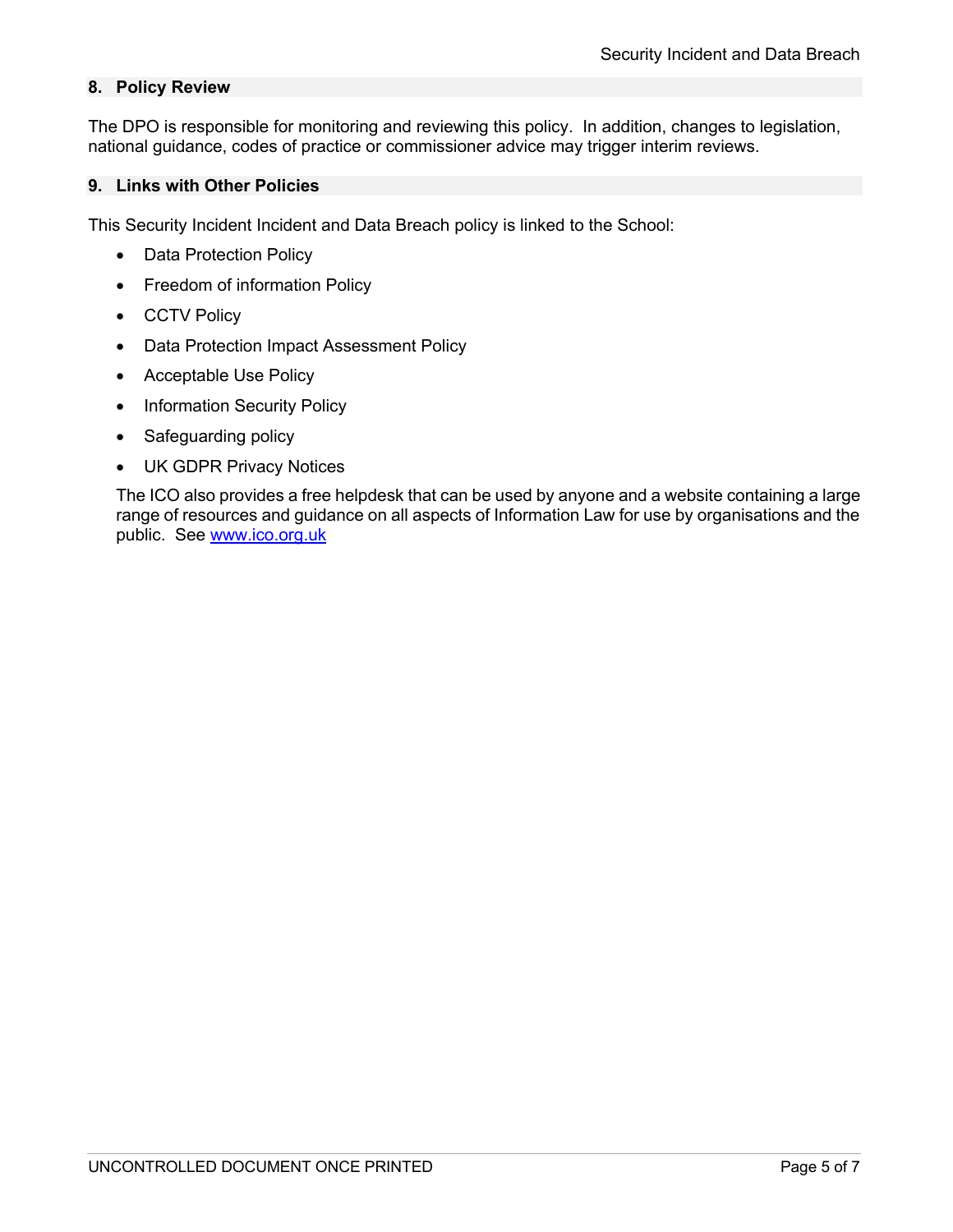*Appendix A*

# **Security Incident and Data Breach Notification Form**

# **Contact Details of person submitting form:**

| Name:                        |                                                                                                                    |  |                                                                  |
|------------------------------|--------------------------------------------------------------------------------------------------------------------|--|------------------------------------------------------------------|
| Job Title:                   |                                                                                                                    |  |                                                                  |
| <b>Contact Number:</b>       |                                                                                                                    |  |                                                                  |
| Email:                       |                                                                                                                    |  |                                                                  |
| <b>Incident Information</b>  |                                                                                                                    |  |                                                                  |
| Date of incident?            |                                                                                                                    |  |                                                                  |
| How did the incident happen? |                                                                                                                    |  |                                                                  |
| Who reported the incident?   |                                                                                                                    |  |                                                                  |
| Description of Breach:       |                                                                                                                    |  |                                                                  |
| Type of Breach:              | Loss of IT equipment<br>Theft of IT equipment<br>Unlawful disclosure<br>Unlawful access<br>Other (please describe) |  | Human error<br>Hacking<br><b>Blagging/Phishing</b><br>Fire/Flood |

# *Personal data placed at risk*

What personal data has been placed at risk? *Please specify if any financial or sensitive personal data has been affected and provide details of the extent.*

| Number of Individuals affected:                |     |             |
|------------------------------------------------|-----|-------------|
| Have the affected individuals been made aware: | Yes | <b>No</b>   |
| UNCONTROLLED DOCUMENT ONCE PRINTED             |     | Page 6 of 7 |